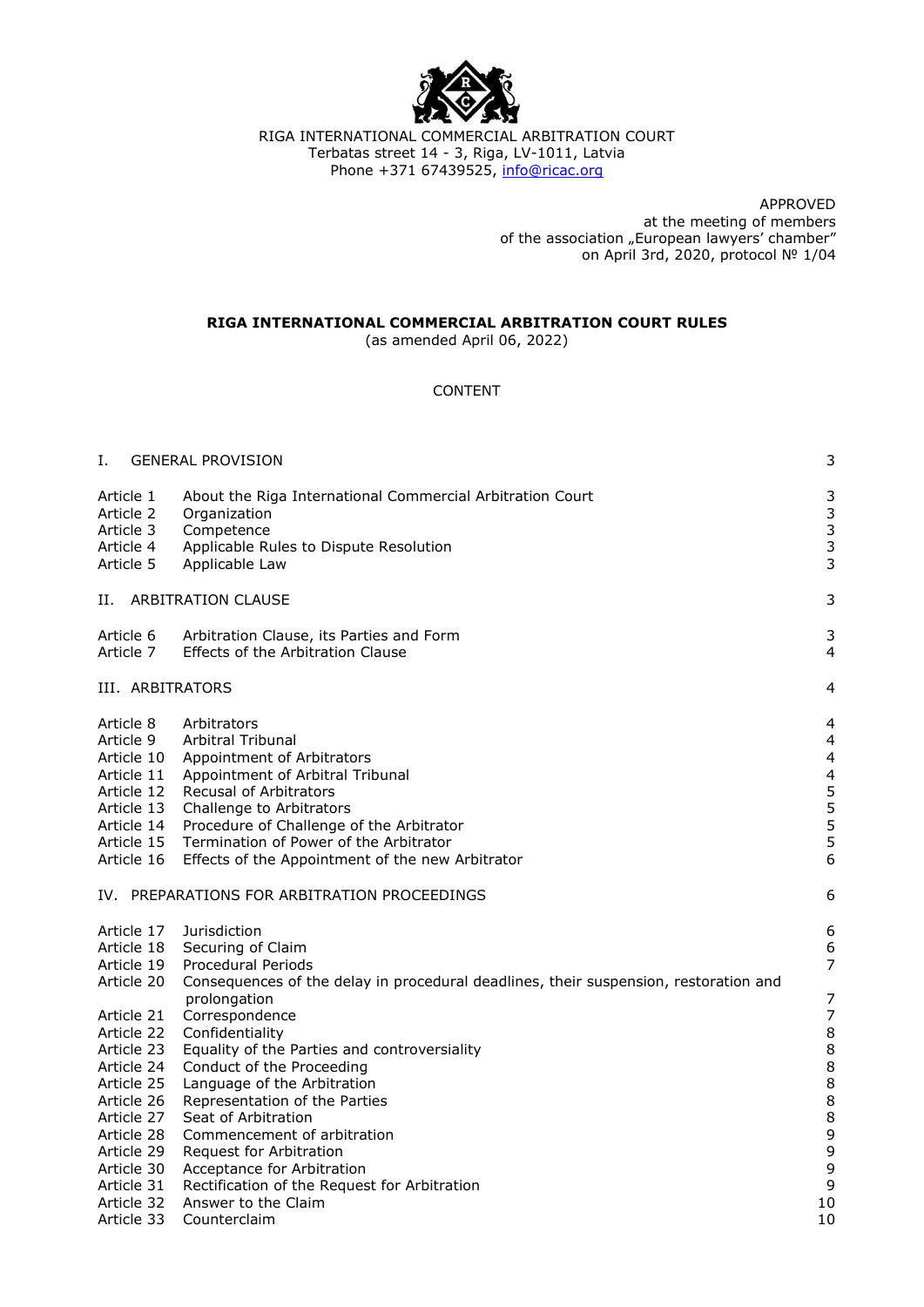| V.                       | ARBITRATION PROCEEDINGS                                                | 10       |
|--------------------------|------------------------------------------------------------------------|----------|
| Article 34               | Procedures and Forms of Arbitration Proceedings                        | 10       |
| Article 35               | Dispute resolution of minor Claim                                      | 11       |
| Article 36               | Familiarization of the Parties with received materials and evidence    | 11       |
| Article 37               | Failure to provide documents and failure to appear by the Parties      | 11       |
| Article 38               | Amendment and supplementation of the Claim                             | 11       |
| Article 39               | Records                                                                | 11       |
| Article 40               | Evidence                                                               | 12       |
| Article 41               | Experts                                                                | 12       |
| Article 42               | Challenge to Expert, Interpreter and Stenographer                      | 13       |
| Article 43               | Succession of the procedural rights                                    | 13       |
| Article 44               | Rights to Objections                                                   | 13       |
| Article 45               | Storage of Documents                                                   | 13       |
| Article 46<br>Article 47 | Decisions and Awards<br>Peaceful Settlement                            | 13<br>13 |
| Article 48               | Award                                                                  | 14       |
| Article 49               | Correction of the Award. Interpretation of the Award. Additional Award | 14       |
| Article 50               | Postponement of the Hearing                                            | 15       |
| Article 51               | Suspension of the Arbitration Proceedings                              | 15       |
| Article 52               | Abandonment of the Claim without Further Consideration                 | 15       |
| Article 53               | Termination of the Arbitration Proceedings                             | 15       |
| Article 54               | Enforcement of the Award                                               | 16       |
|                          |                                                                        |          |
|                          | VI. ARBITRATION COSTS                                                  | 16       |
| Article 55               | <b>Arbitration Costs</b>                                               | 16       |
|                          | Article 56 Amount of the Claim                                         | 16       |
| Article 57               | Apportionment of Arbitration Costs                                     | 16       |
| VII. GENERAL RULES       |                                                                        | 17       |
|                          | Article 58 Exclusion of Liability                                      | 17       |
|                          | Article 59 Validity of the Rules                                       | 17       |
| APPENDIX Nº 1            |                                                                        | 18       |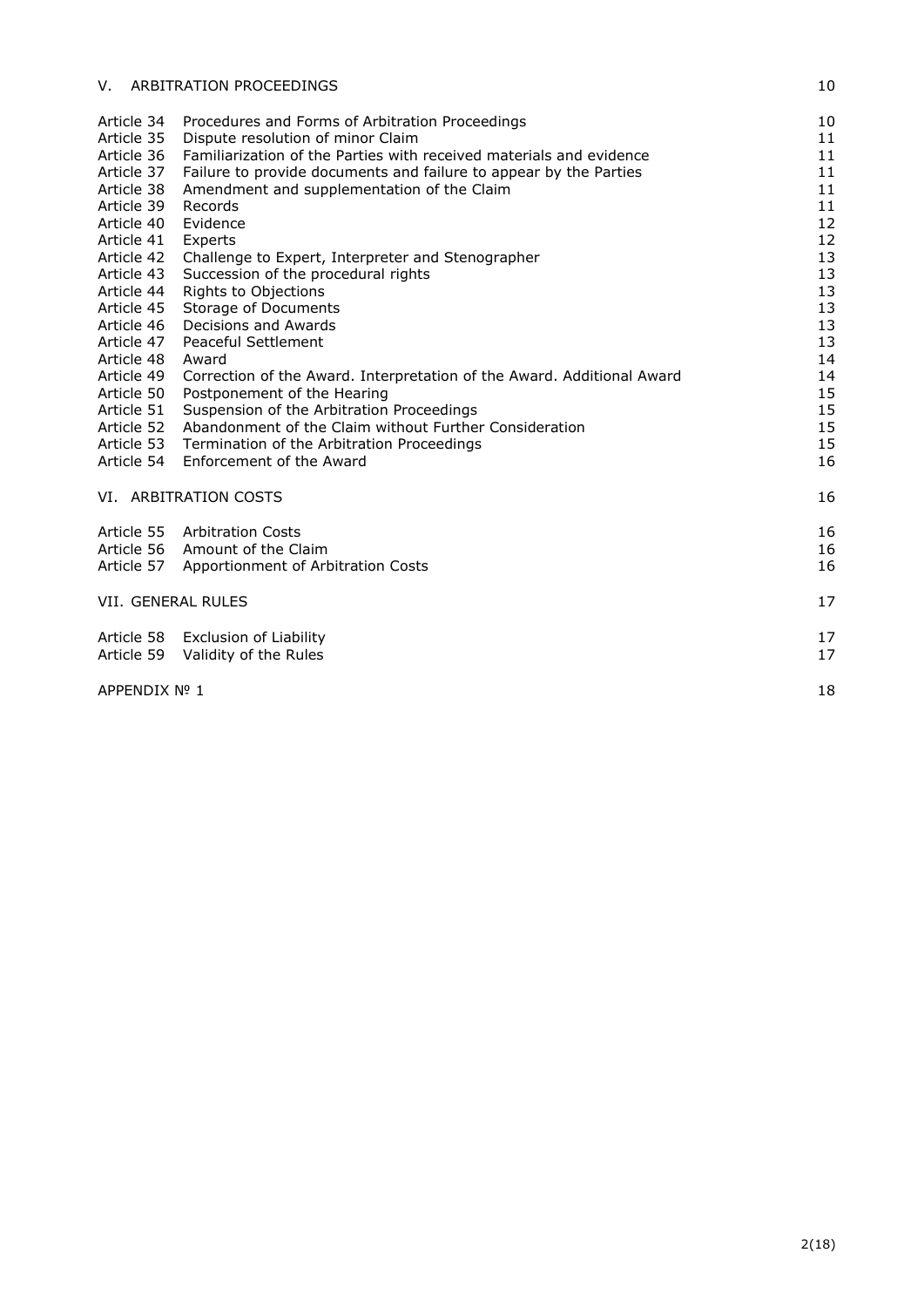#### I. GENERAL PROVISION

#### <span id="page-2-1"></span><span id="page-2-0"></span>**Article 1 About the Riga International Commercial Arbitration Court**

- (1) Riga International Commercial Arbitration Court (hereinafter "RICAC") is the arbitration body providing administrative services in relation to the settlement of disputes, which acts permanently and administers disputes under the procedure of these Rules and rules agreed upon by the Parties. RICAC website address is [www.ricac.org.](http://www.ricac.org/)
- (2) The establisher of RICAC is the society "European lawyers' chamber".

### <span id="page-2-2"></span>**Article 2 Organization**

The RICAC shall be managed by the Presidium, the Chairman and the Head of the Secretariat in accordance with these Rules and the "Regulations on the Arbitration Organization" in order to ensure the careful and efficient dispute resolution within the prescribed time limits.

#### <span id="page-2-3"></span>**Article 3 Competence**

The RICAC resolves civil disputes provided that the Parties have concluded an agreement to settle disputes at RICAC and the dispute is not covered by exclusive jurisdiction of the courts of general jurisdiction.

#### <span id="page-2-4"></span>**Article 4 Applicable Rules to Dispute Resolution**

The RICAC shall act in accordance with these Rules and rules agreed upon by the Parties. RICAC shall determine the dispute resolution provisions by itself on the issues which are not regulated by these Rules and the Agreement of the Parties, on the basis of the national and international laws regarding the operation of RICAC.

### <span id="page-2-5"></span>**Article 5 Applicable Law**

- (1) The Arbitral Tribunal shall decide the merits of the dispute on the basis of the law(s) or rules of law agreed upon by the Parties. In the absence of such agreement, the Arbitral Tribunal shall apply the law or rules of law which it considers to be most appropriate.
- (2) Any reference of the Parties to national legislation of respective country shall be interpreted as a direct reference to substantive law of this country, rather than to its conflict rules.

### II. ARBITRATION CLAUSE

### <span id="page-2-7"></span><span id="page-2-6"></span>**Article 6 Arbitration Clause, its Parties and Form**

- (1) The Arbitration Clause is an agreement on the dispute resolution which has already arisen or may arise in the future by RICAC.
- (2) The Arbitration Clause may be concluded by an individual, legal entity or any other private law entity.
- (3) The Arbitration Clause shall be concluded in writing. The agreement of the Parties to settle the dispute at RICAC (the "Arbitration Clause") may be expressed:
	- 1) as a separate agreement;
	- 2) as a special provision in the agreement;
	- 3) by means of exchange of letters between the Parties, by facsimile, telegram or other documents, including electronic documents, or by usage of other telecommunication means that ensure that the intent of the Parties to settle the dispute or a potential dispute by RICAC is recorded.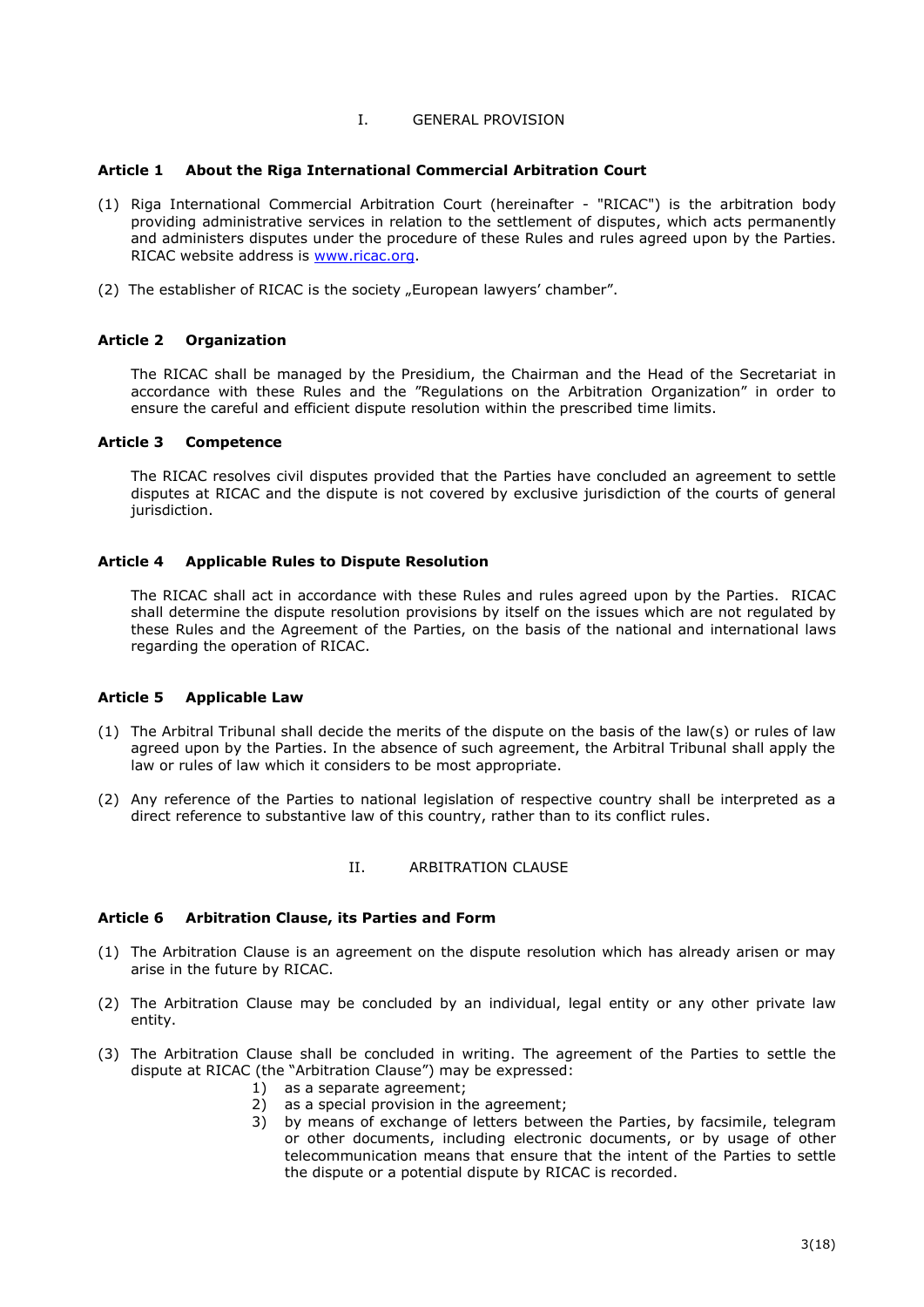- (4) If the Parties have agreed to settle the dispute by arbitration, but the specific arbitration body has not been stipulated, and the Claimant has submitted its Request for Arbitration to the RICAC, and another Party has no objections, the dispute is within the jurisdiction of RICAC.
- (5) By concluding of the Arbitration Clause, the Parties may in addition agree upon the number of arbitrators, verbal or written arbitration process, the place of arbitration, the language of arbitration, the applicable law as well as on other issues according to the law.
- (6) If the Parties have agreed to decide the dispute arising out or in connection with the agreement of the Parties by RICAC, it shall be presumed that any dispute arising out of or in connection with this agreement, including any question regarding its existence, validity or termination, shall be referred to and finally resolved by RICAC.

## <span id="page-3-0"></span>**Article 7 Effects of the Arbitration Clause**

- (1) The Parties, who have concluded an Arbitration Clause on resolution of their dispute by RICAC, may not rescind it, provided that the Arbitration Clause was not altered or cancelled in the manner determined in the law or by Arbitration Clause.
- (2) The Arbitration Clause shall be valid until the legal relationship, in connection with which it was concluded, is terminated.
- (3) If the Arbitration Clause on dispute resolution by RICAC is included as a separate provision in the Arbitration Clause concluded between the Parties, this Arbitration Clause shall be considered as an independent agreement. If the term of agreement has expired or the Arbitration Clause has been declared invalid, the Arbitration Clause on dispute resolution by RICAC remains in force.

### III. ARBITRATORS

### <span id="page-3-2"></span><span id="page-3-1"></span>**Article 8 Arbitrators**

- (1) The arbitrator is a person who has been appointed for dispute resolution according to the Arbitration Clause and these Rules.
- (2) The arbitrator is not a representative of the Party. The arbitrator should perform his duties in good faith, not be influenced; the arbitrator shall be impartial and independent.
- (3) Person, who agrees to assume the obligations of an arbitrator shall, before begins to decide the merits of the dispute, submit to RICAC a signed statement of impartiality and independence in the resolution of the respective dispute.

### <span id="page-3-3"></span>**Article 9 Arbitral Tribunal**

- (1) The Arbitral Tribunal shall consist of three arbitrators if the Parties have not agreed upon another number of arbitrators.
- (2) The number of arbitrators should be odd.

# <span id="page-3-4"></span>**Article 10 Appointment of Arbitrators**

- (1) The procedure of appointment of the arbitrators is determined by the Parties. If the Parties have not agreed upon the procedure of appointment of the arbitrators, the arbitrators shall be appointed in accordance with these Rules.
- (2) The Parties may delegate the right to appoint the arbitrator to any other individual or legal entity.

# <span id="page-3-5"></span>**Article 11 Appointment of Arbitral Tribunal**

(1) If the dispute is settled by a sole arbitrator, he shall be appointed by the agreement of the Parties. If the Parties have not agreed during the term determined for the Answer upon the arbitrator, the arbitrator shall be appointed by the Presidium.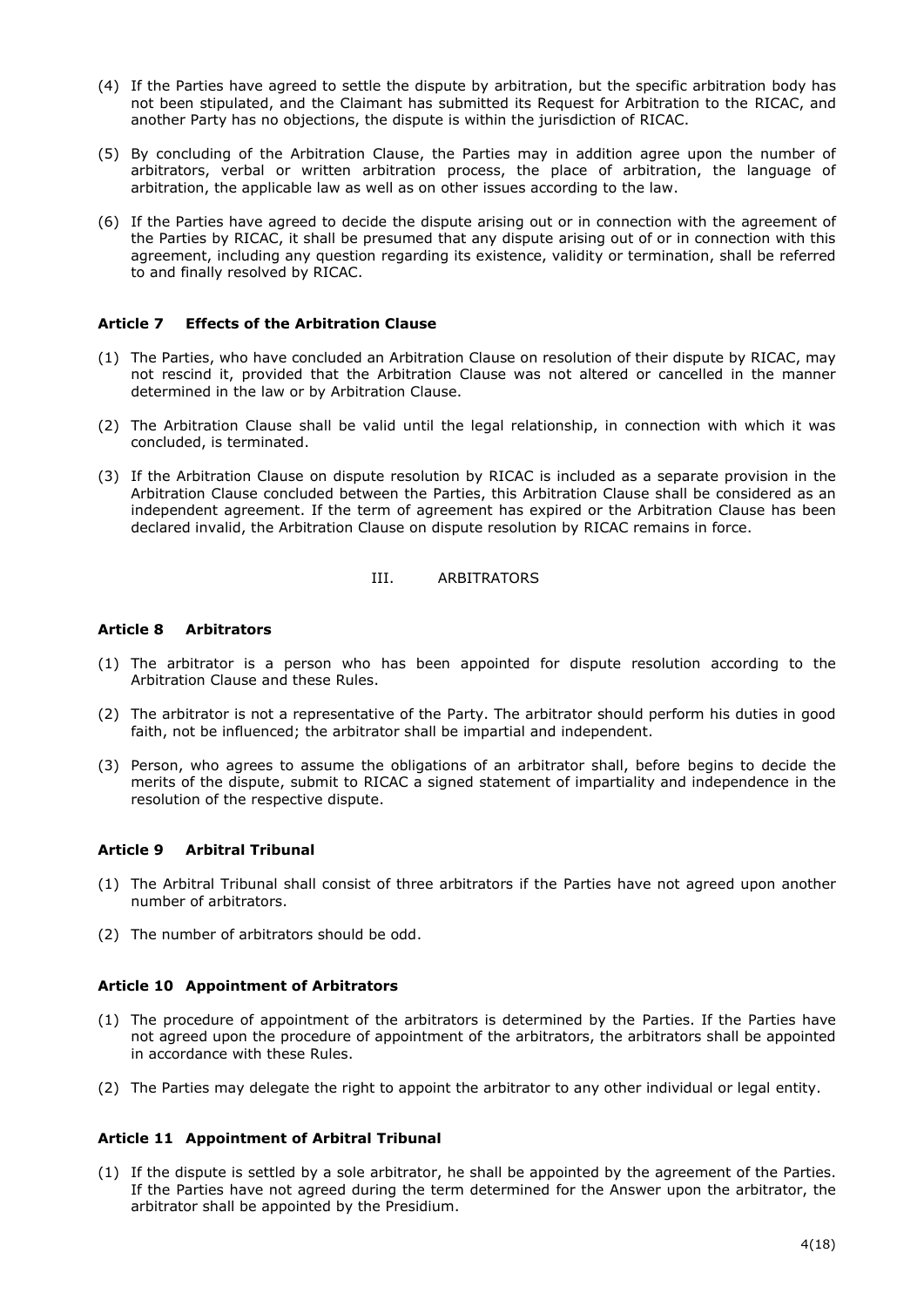- (2) If the dispute is settled by three arbitrators, each Party shall appoint one arbitrator who will appoint the third arbitrator upon the mutual agreement within the 10 (ten) days from the set deadline of the Answer, who shall act as the Chairman of the Arbitral Tribunal. If one of the Parties, within the set time period of the submission of the Answer, has not appointed the arbitrator or if the arbitrators appointed by the Parties cannot agree upon the Chairman of the Arbitral Tribunal within specified term, these arbitrators shall be appointed by the Presidium.
- (3) If the Request for Arbitration is submitted by several Claimants or if the claim is raised against several Respondents, the Claimants or Respondents should accordingly agree upon the candidate of arbitrator on their part within the term specified for the Answer.
- (4) If the Parties, arbitrators appointed by them or several Claimants or Respondents have not submitted, within the term set in this Article, a written agreement to RICAC on the appointment of the arbitrator or the Chairman of the Arbitral Tribunal, it is considered that the respective agreement has not been reached.
- (5) In resolving of a dispute between the Parties from different countries, the arbitrator, who settles the dispute as a sole arbitrator or the Chairman of the Arbitral Tribunal shall be appointed a person whose domicile differs from the disputing Parties' domiciles, unless otherwise agreed between the Parties or otherwise decided by the Presidium.
- (6) When appointing the Arbitral Tribunal, the Presidium shall take into account the nature of the dispute, applicable law, language of proceedings and the domicile of the Parties.

## <span id="page-4-0"></span>**Article 12 Recusal of Arbitrators**

- (1) The arbitrator shall immediately recuse himself, stating the reasons for such recusal, if any circumstances that may give rise to justifiable doubts as to the arbitrator's impartiality or independence arise during the arbitration proceeding.
- (2) In case of recusal of the arbitrator, the new arbitrator shall be appointed in accordance with these Rules.

### <span id="page-4-1"></span>**Article 13 Challenge to Arbitrators**

- (1) The person, who undertakes to perform the duties of an arbitrator, shall disclose any circumstances to the Parties, which may give rise to any justified doubts as to impartiality and independence of this person. If such circumstances have been discovered by the arbitrator before the end of arbitration proceeding, this person should immediately reveal them to the Parties.
- (2) The arbitrator may be challenged by any Party, if:
	- 1) there are circumstances which give rise to any justified doubts as to the impartiality and independence of this person;
	- 2) the arbitrator does not conform to the requirements of the Arbitration Clause, these Rules or the law.
- (3) The Party may challenge the arbitrator it has appointed or in whose appointment it has participated, only if the grounds for challenge were discovered by the Party after the appointment of the arbitrator has been made.

### <span id="page-4-2"></span>**Article 14 Procedure of Challenge of the Arbitrator**

- (1) The Party may file its objection to the arbitrator within 10 (ten) days from the day, when it has learned of the appointment of this arbitrator or it got to know the grounds for challenge, by submitting to RICAC a written notice, where the arbitrator to be challenged and the grounds for challenge should be specified.
- (2) If the arbitrator does not recuse himself within 5 (five) days after receipt of the notice the Presidium shall decide on the challenge.

### <span id="page-4-3"></span>**Article 15 Termination of Power of the Arbitrator**

(1) The arbitrator shall have the right to withdraw from the dispute resolution by the written notice to the Head of the Secretariat.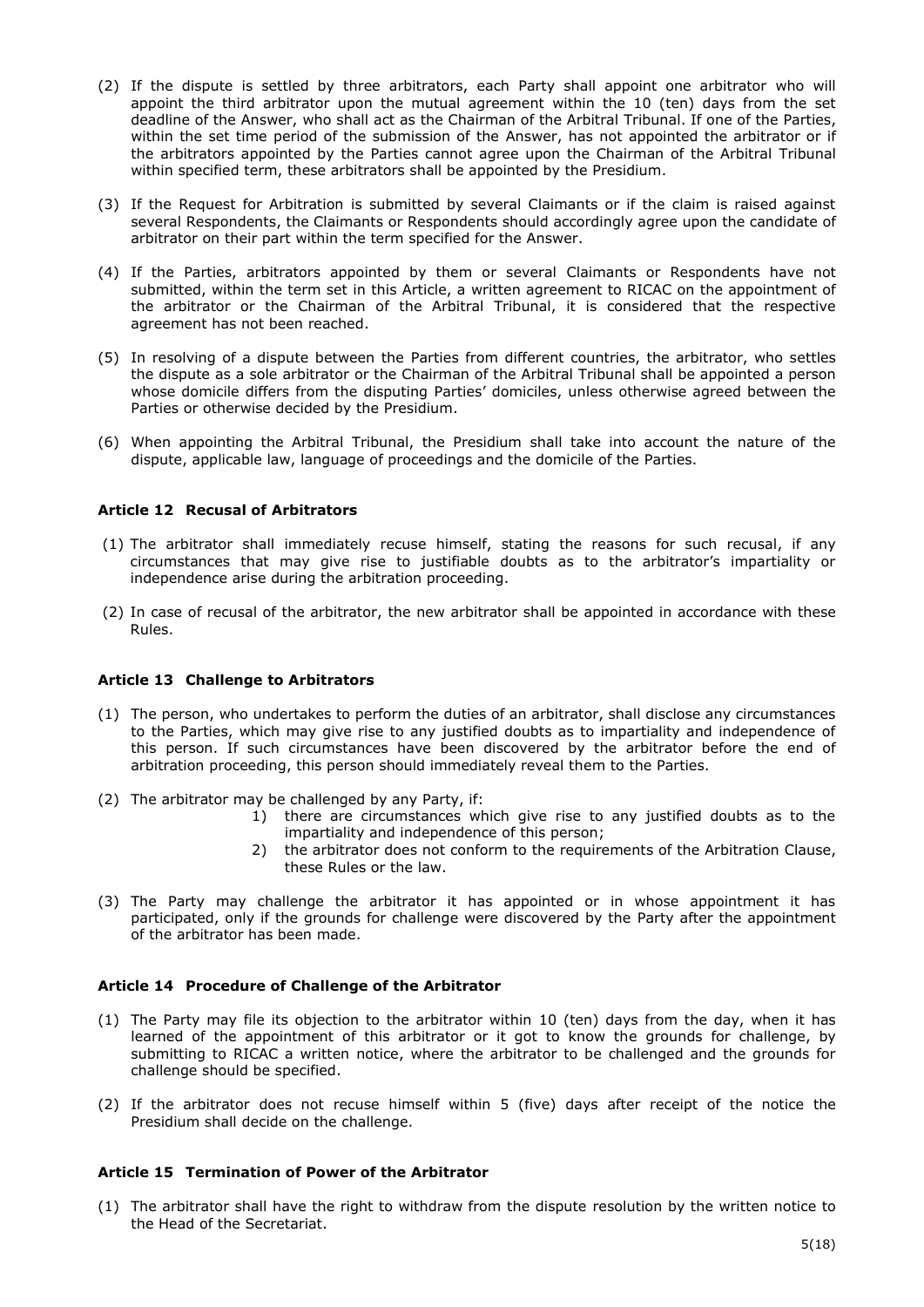- (2) The Parties shall have the right to agree on the termination of power of the arbitrator by the drawing up this agreement in written and submitting it at RICAC.
- (3) The power of the arbitrator is terminated if:
	- 1) the arbitrator recuses himself;
	- 2) the challenge of the arbitrator has been adopted;
	- 3) the arbitrator has refused to resolve the dispute;
	- 4) the Parties have agreed upon the termination of the power of the arbitrator.
- (4) The power of the arbitrator may be terminated also at RICAC initiative if it takes a decision that the arbitrator de jure or de facto is unable to perform the functions of an arbitrator or the arbitrator does not perform these functions in accordance with these Rules or within the specified timeframe.
- (5) When RICAC is informed on the circumstances mentioned in item 4 of this Article, the case on the termination of the power of arbitrator shall be decided by the RICAC only after the respective arbitrator, disputing Parties and other members of Arbitral Tribunal were given an opportunity to express their opinion within the term specified by the RICAC.
- (6) In case of termination of the power of the arbitrator, the new arbitrator shall be appointed in accordance with these Rules.

## <span id="page-5-0"></span>**Article 16 Effects of the Appointment of the new Arbitrator**

- (1) The resolution of the dispute shall be restarted upon appointment of the new arbitrator, if the dispute is being resolved by the sole arbitrator or if the Chairman of the Arbitral Tribunal is replaced.
- (2) If one of the arbitrators of the Arbitral Tribunal is replaced, the Arbitral Tribunal shall have the right to restart the resolution of the dispute.

#### IV. PREPARATIONS FOR ARBITRATION PROCEEDINGS

#### <span id="page-5-2"></span><span id="page-5-1"></span>**Article 17 Jurisdiction**

- (1) The issue of jurisdiction over the dispute shall be decided by RICAC also in the cases, when any of the Parties disputes the existence or validity of the Arbitration Clause.
- (2) The Party may file the application that the dispute is not within the jurisdiction of RICAC not later than within the term which is determined for submission of the Answer.
- (3) The issue of jurisdiction of RICAC may be decided by the Arbitral Tribunal at any stage of arbitration proceeding. If the jurisdiction of RICAC has been disputed before the appointment of the Arbitral Tribunal, the respective case can be decided by the Chairman of the RICAC or transferred to be decided by the Arbitral Tribunal after its appointment. If the jurisdiction has been disputed after the appointment of the Arbitral Tribunal, this case shall be decided by the Arbitral Tribunal.
- (4) If the Party has objections that any part of the dispute is not within the jurisdiction of RICAC in relation to amendments or modifications of the claim, counterclaim or its amendments or modifications, the said objections should be expressed immediately until the Arbitral Tribunal begins to resolve the respective claims.
- (5) If RICAC decides that the dispute or its part is not within the jurisdiction of RICAC, it shall terminate the arbitration proceeding or its part in accordance with these Rules.

#### <span id="page-5-3"></span>**Article 18 Securing of Claim**

The Parties shall have the right to request the courts of general jurisdiction to provide security for the claim. Such request of the Party shall not be considered as non-compliance with the Arbitration Clause and shall not prevent resolution of the dispute by RICAC.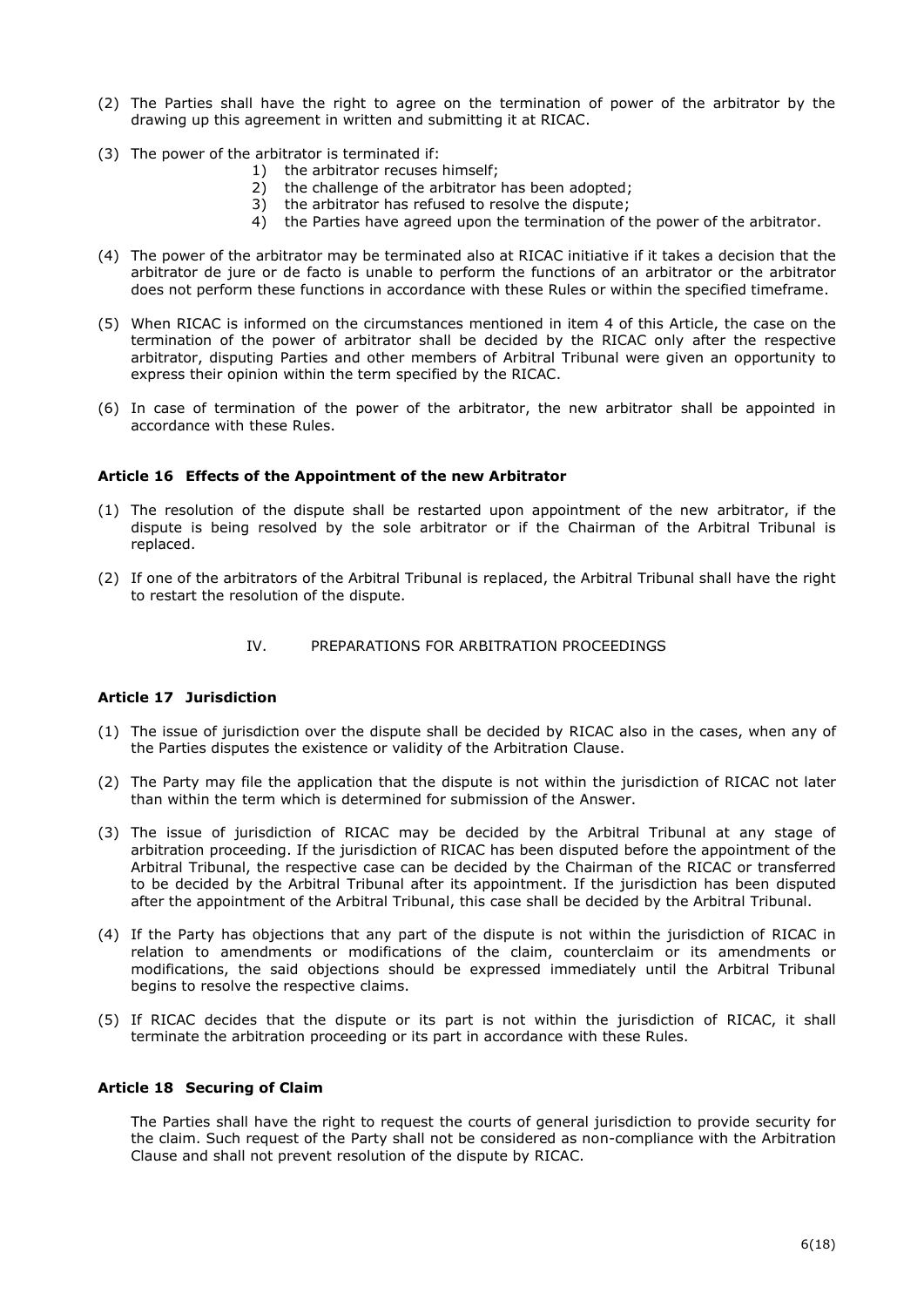## <span id="page-6-0"></span>**Article 19 Procedural Periods**

- (1) The procedural actions shall be performed within the deadlines scheduled in these Rules. If the deadlines of proceedings have not been set in these Rules, they shall be specified by RICAC.
- (2) For the execution of procedural actions a date or event shall be set that shall inevitably occur, or a time period. In the latter case procedural actions can be executed over the whole specified period.
- (3) The course of proceedings being calculated in years, months or days shall begin on the date following the date or after the event, which determines its beginning.
- (4) A term that can be measured in years expires in the respective month and on the date of the last year. A term that can be measured in months expires on the respective date of the last month. If a term measured in months expires in a month that does not include a respective date, it expires on the last day of this month.
- (5) If the last day of a term is a holiday, the next working day can be regarded as the last day of the term.
- (6) The procedural action, whose term is expiring, can be executed on the final date of the term until twenty-four.
- (7) If a procedural action is being executed in the RICAC premises, the term shall be deemed as expired at that hour, when, in accordance with internal rules, the working time of RICAC is ending. However, if the documents or other parcel have been delivered to the communications authority on the last day of the term until twenty-four, they are considered to have been delivered in due time.

#### <span id="page-6-1"></span>**Article 20 Consequences of the delay in procedural deadlines, their suspension, restoration and prolongation**

- (1) The right to execute the procedural actions is lost with the expiring of the term specified in these Rules or by the RICAC.
- (2) By the suspension of arbitration proceedings, the course of procedural terms is suspended. The course of procedural term continues from the date of the restoration of arbitration proceedings.
- (3) Upon the application from the Party, the delayed procedural terms can be restored by the RICAC if it recognizes the reasons for delay as plausible. By restoring of delayed term, RICAC also permits to execute the delayed procedural action.
- (4) Upon the application from the Party, the deadlines set in these Rules or specified by the RICAC can be prolonged by RICAC decision.
- (5) If the application for the prolongation of the term or restoration of the delayed term has been submitted before the appointment of the Arbitral Tribunal, then is shall be decided by the Chairman of RICAC, but if the application has been submitted after the appointment of the Arbitral Tribunal, it shall be decided by the Arbitral Tribunal.

# <span id="page-6-2"></span>**Article 21 Correspondence**

- (1) The documents prepared by the RICAC (awards, decisions, notifications, etc.) shall be sent by mail or by electronic mail.
- (2) Any documents (statements of claim, responses to a claim, etc.) prepared and submitted to the RICAC by the Party shall be delivered to the other Party by mail or by electronic mail, or the other Party shall be informed of their receipt by the RICAC and the possibilities to acquaint itself with these.
- (3) If the documents prepared by the RICAC are sent by mail, they shall be considered as received on the 7th (seventh) day after the postal consignment has been sent, but if they are sent by electronic mail, they shall be considered as received within 2 (two) working days after sending.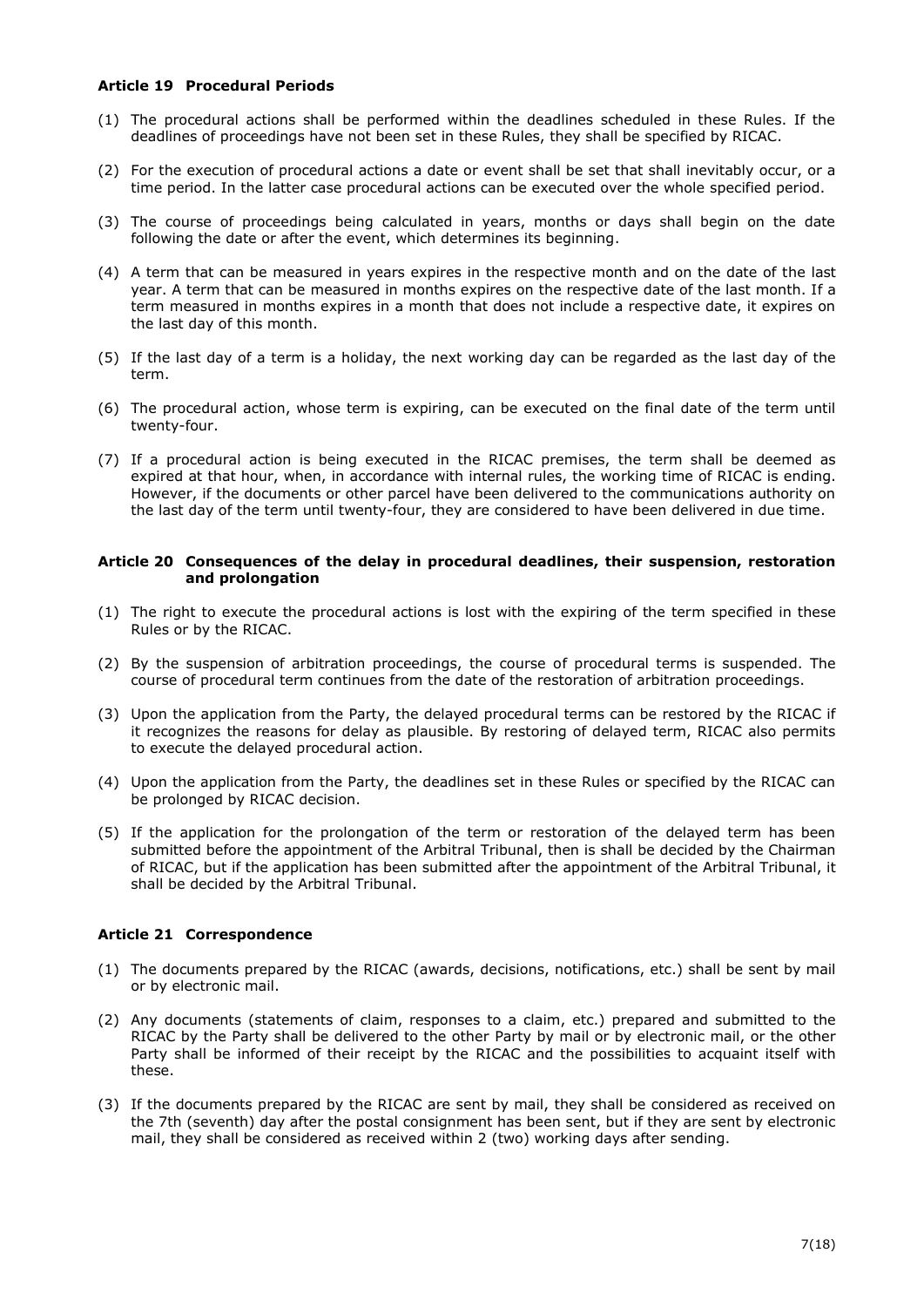### <span id="page-7-0"></span>**Article 22 Confidentiality**

- (1) The arbitration proceeding is confidential. Hearings of the Arbitral Tribunal shall be closed to the public. The persons who are not participants of the proceeding may only be present at the hearings of the Arbitral Tribunal with the consent of both Parties.
- (2) The RICAC shall not give to the third parties and shall not publishes the information concerning the arbitration proceeding.

## <span id="page-7-1"></span>**Article 23 Equality of the Parties and controversiality**

By resolving the dispute, the Arbitral Tribunal shall respect the principles of equality and the principle of controversiality. Each Party shall have the same right to express its views and protect its rights.

## <span id="page-7-2"></span>**Article 24 Conduct of the Proceeding**

- (1) The Parties shall have the right to determine the arbitration proceeding by themselves.
- (2) If the Parties have not agreed upon the arbitration proceeding, the dispute shall be resolved by the Arbitral Tribunal under these Rules.
- (3) If the Parties have only agreed upon certain terms of arbitration proceeding, the Arbitral Tribunal shall observe the Arbitration Clause of the Parties, but other terms shall be guided by these Rules.

## <span id="page-7-3"></span>**Article 25 Language of the Arbitration**

- (1) The arbitration proceeding shall be executed in the language, agreed by the Parties. If such agreement has not been reached, the language of the arbitration shall be determined by RICAC, taking into account all the circumstances relating to the case, including the language of the agreement concluded between the Parties.
- (2) If RICAC or any of the participants of the arbitration proceeding requires an interpreter, RICAC invites an interpreter upon the request of the relevant Party or on its own initiative. Interpreter services shall be paid by the Party, who submitted such a request, or the Claimant, if the interpreter is invited on the initiative of RICAC.
- (3) RICAC may require from the Parties the translation of any document, including the written evidence, into the language of the proceeding.

### <span id="page-7-4"></span>**Article 26 Representation of the Parties**

- (1) Individuals shall participate in their case at RICAC in person or through their authorized representatives.
- (2) Legal entities shall be represented at RICAC either through directors who act within the framework of authority granted by law, charter or statute, or by otherwise authorized representatives of such legal entities.
- (3) The Arbitral Tribunal shall not allow a person who may not act as an authorised representative by law to participate in the arbitration proceeding.
- (4) Parties may invite advocates to render legal assistance during arbitration proceeding

# <span id="page-7-5"></span>**Article 27 Seat of Arbitration**

- (1) The Seat of Arbitration is in Riga.
- (2) Parties may agree themselves upon the seat of the arbitration at any place outside Riga; in such a case the Parties shall pay all extra Arbitration Costs.
- (3) If necessary, the Arbitral Tribunal may conduct hearings outside Riga.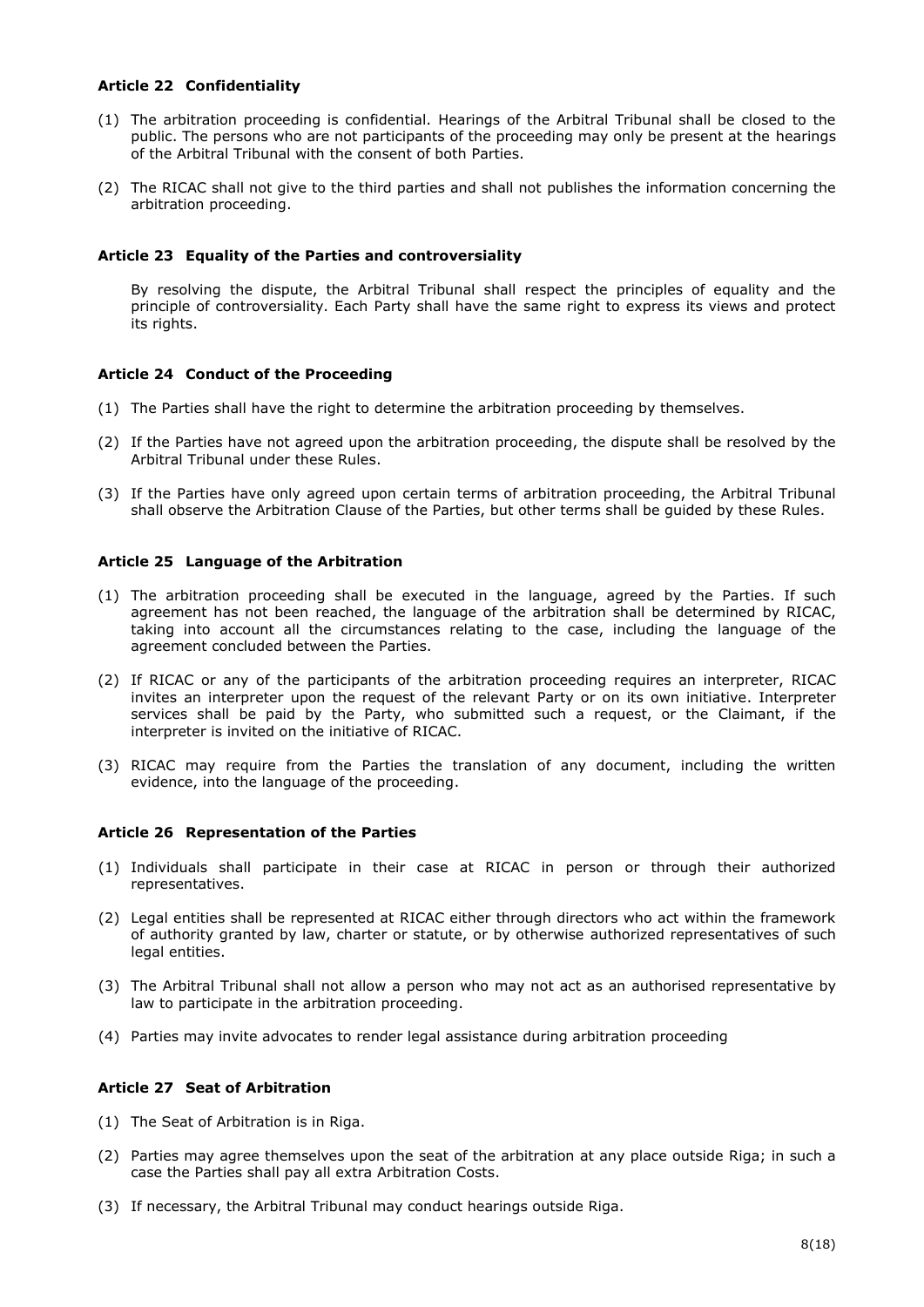(4) The Arbitral Tribunal may meet and deliberate at any place which it considers appropriate.

# <span id="page-8-0"></span>**Article 28 Commencement of arbitration**

Arbitration proceeding commences at the moment of submission of the Request to RICAC. The Request for Arbitration should be submitted in writing.

# <span id="page-8-1"></span>**Article 29 Request for Arbitration**

- (1) The Request for Arbitration should contain:
	- 1) the name, surname, personal identity number or other personal identification data and residence address of the Claimant; for a legal entity - the name, registration number and legal address. The Claimant may indicate a telephone number or electronic mail address, if the Claimant agrees to use telephone or electronic mail for correspondence with RICAC;
	- 2) the name, surname, personal identity number or other personal identification data and residence address of the Respondent; for a legal entity - the name, registration number and legal address;
	- 3) if the action is brought by a representative the given name, surname, personal identity number or other personal identification data and address for correspondence with RICAC of the Claimant; for a legal entity - the name, registration number and legal address;
	- 4) in claims for the recovery of monetary amounts the name of the credit institution and account number, to which payment is to be made, if any;
	- 5) the subject and amount of the claim as well as calculation of the amount of each claim;
	- 6) the circumstances, justifying the claim and evidence which confirms these circumstances;
	- 7) the applicable law;
	- 8) the Claimant's claim;
	- 9) the list of attached documents.
- (2) The following shall be attached to the Request for Arbitration:
	- 1) the Arbitration Clause;
	- 2) the documents, to which the Claimant refers to in the Request for Arbitration;
	- 3) as many copies of the Request for Arbitration, as many Respondents there are;
	- 4) the document which confirms payment of the Claim registration fee.
- (3) The Request for Arbitration shall be signed and submitted by the Claimant or his representative. If the Request for Arbitration is submitted by the Representative, the power of attorney or other document certifying the power of the Representative to submit a Request for Arbitration should be attached.

# <span id="page-8-2"></span>**Article 30 Acceptance for Arbitration**

- (1) If the Request for Arbitration and the documents attached thereto comply with the requirements of these Rules, the Head of the Secretariat shall send to the Parties a notice of the commencement of the arbitration proceedings. In addition, a copy of the claim with attachments is sent to the Respondent.
- (2) In the notice of commencement of arbitration proceedings RICAC offers:
	- 1) the Respondent to submit an Answer to the claim, stating the objections, if any, and attaching the confirming documents;
	- 2) the Claimant to pay the Administrative charge and the Fees of the Arbitral Tribunal within the due period.

# <span id="page-8-3"></span>**Article 31 Rectification of the Request for Arbitration**

(1) If the Request for Arbitration or the attached documents do not meet the requirements of these Rules, the Chairman of RICAC informs the Claimant about the deficiencies and invites the Claimant to rectify the deficiencies.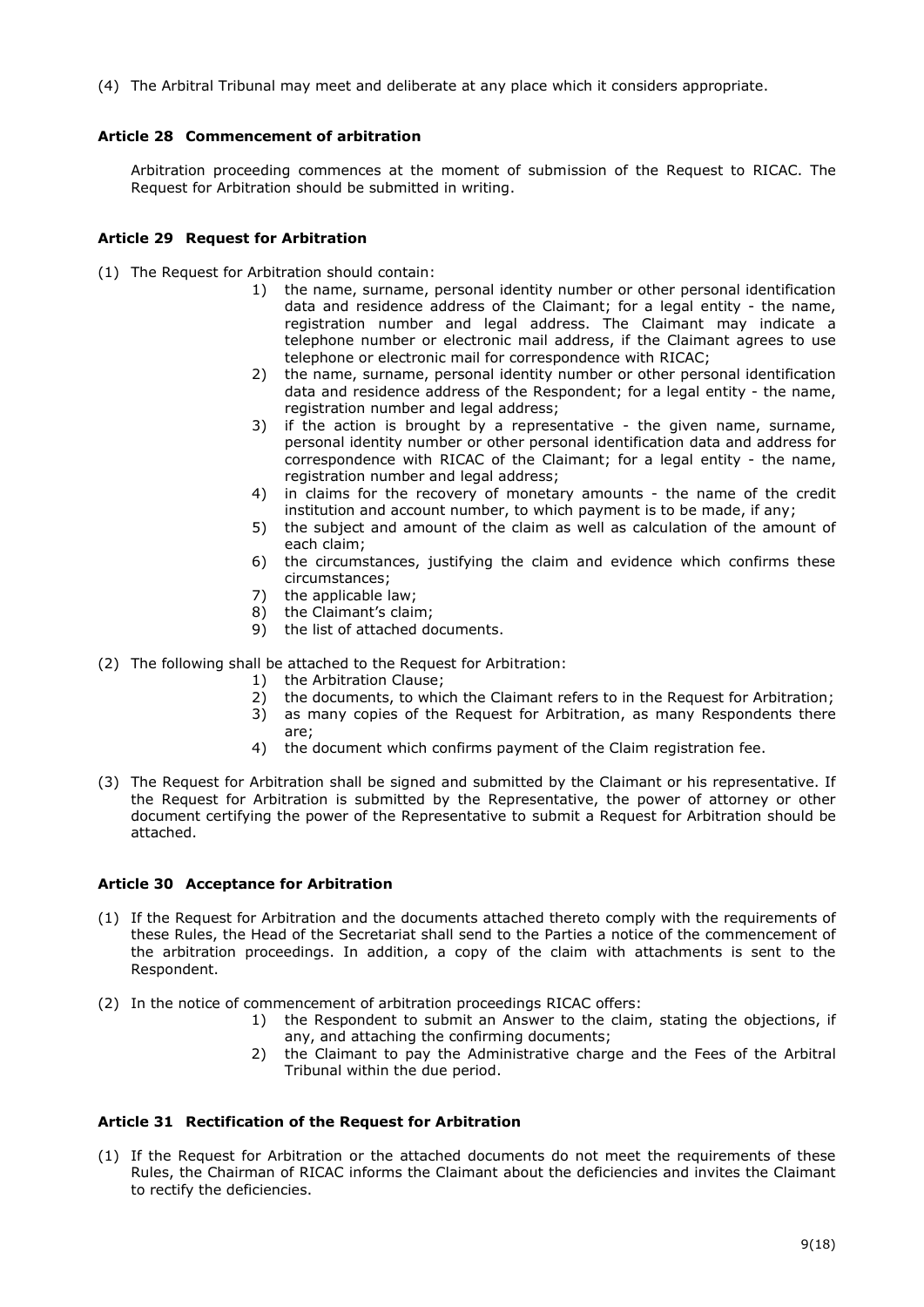- (2) If the deficiencies have been rectified within the period set by the Chairman of RICAC, the Request for Arbitration shall be deemed submitted on the date, when it was first submitted to RICAC, and the arbitration proceeding shall be commenced.
- (3) If the deficiencies have not been rectified within the period set by the Chairman of RICAC, the Request for Arbitration shall be returned to the Claimant without further consideration.

### <span id="page-9-0"></span>**Article 32 Answer to the Claim**

- (1) The Respondent shall be given 15 (fifteen) days from the day of sending the notice of commencement of arbitration proceedings to submit the Answer to RICAC and Claimant. The Parties of the Arbitration Clause may agree on different periods for submission of the Answers.
- (2) Considering the number and location of the Parties, as well as complexity of the dispute, the Head of the Secretariat may determine a longer time period for submitting of the Answer, however it may not be longer than it is objectively necessary and exceed 30 (thirty) days.
- (3) The Respondent in the Answer should state:
	- 1) whether it admits the claim fully or in a part thereof;
	- 2) its objections against the claim and arguments thereof;
	- 3) evidence that justify objections against the claim;
	- 4) the applicable law;
	- 5) other facts which it considers significant in the dispute resolution;
	- 6) telephone number or electronic mail address, if the Respondent agrees to use telephone or electronic mail for correspondence with RICAC.
- (4) The Respondent shall attach to the Answer the documents, on which the objections are based. The Answers should contain as many copies of the Answers, as many participants there are.
- (5) Upon receipt of the Answer, the Head of the Secretariat should promptly notify the Claimant.

### <span id="page-9-1"></span>**Article 33 Counterclaim**

- (1) The Respondent may submit a counterclaim, if the subject of counterclaim is covered by the Arbitration Clause.
- (2) The counterclaim shall be submitted in writing. The same provisions of these Rules shall apply to the counterclaim as to the Request for Arbitration.
- (3) The counterclaim may be submitted within the time period which is determined for submitting the Answer.
- (4) RICAC shall accept for arbitration the counterclaim, if the subject of the counterclaim is covered by the Arbitration Clause and:
	- 1) mutual settlements are possible between the original claim and counterclaim;
	- 2) Satisfaction of the counterclaim wholly or partly excludes the satisfaction of the original claim;
	- 3) counterclaim and the original claim have an interconnection and their common resolution will contribute to the faster and efficient dispute resolution.
- (5) The decision on the counterclaim acceptance for arbitration shall be made by the Chairman of RICAC.
- (6) Counterclaim accepted for arbitration by RICAC shall be resolved together with the original claim.

### V. ARBITRATION PROCEEDINGS

### <span id="page-9-3"></span><span id="page-9-2"></span>**Article 34 Procedures and Forms of Arbitration Proceedings**

(1) Taking into consideration the Arbitration Clause concluded by the Parties and these Rules, the Arbitral Tribunal shall organize hearings or resolve the dispute only on the basis of written evidence and materials. The Arbitral Tribunal shall organize hearings also in those cases when the Parties have agreed upon a writing process, but any of the Parties has required the hearings before the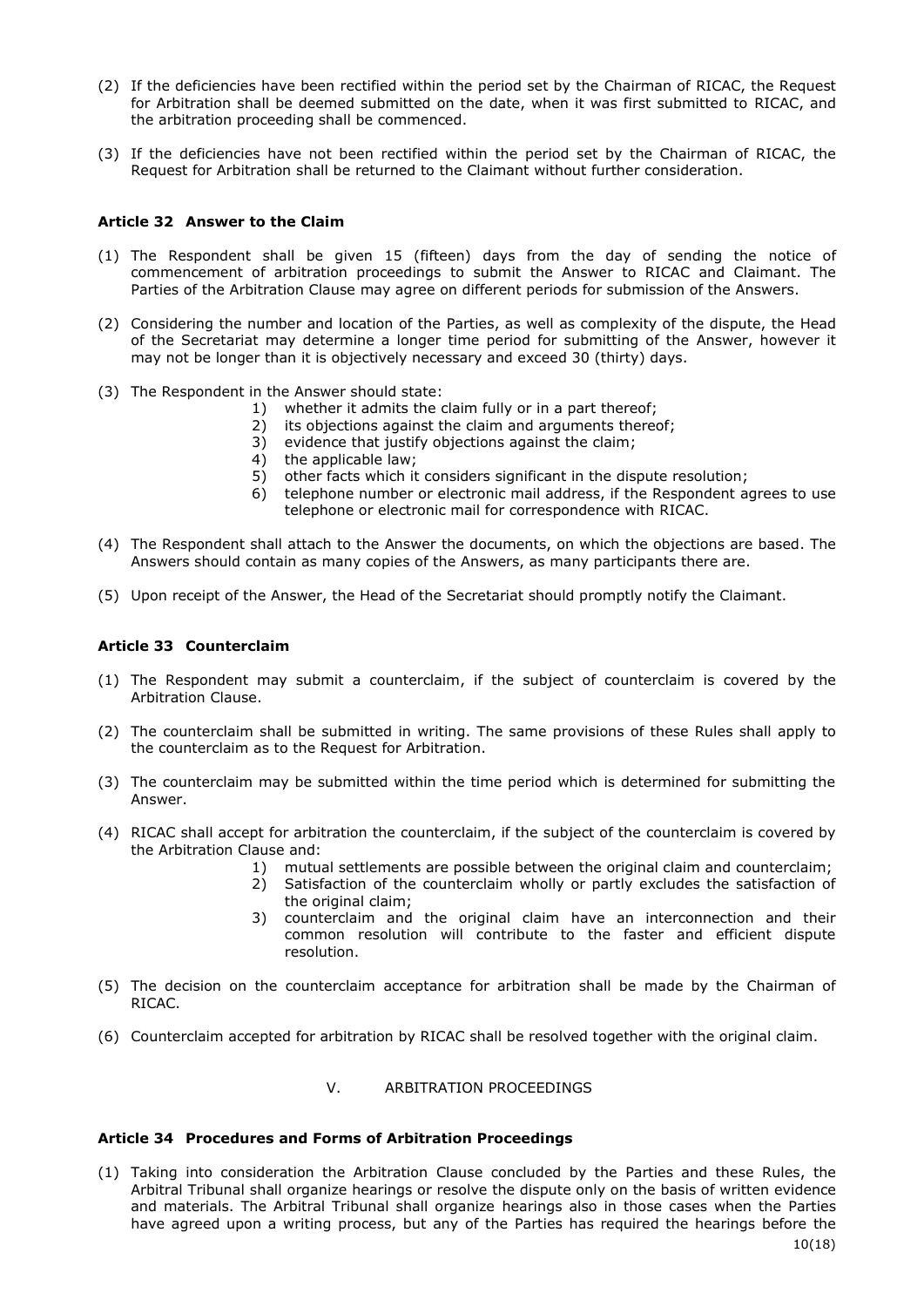proceedings closed by the Arbitral Tribunal award or decision, or the Arbitral Tribunal concludes that the evidence and the materials are not sufficient to resolve the dispute during the writing process.

- (2) The Arbitral Tribunal may conduct the arbitration proceeding as how it deems appropriate, provided that the dispute is resolved without unnecessary delay, and equal reasonable opportunity are given to the Parties to present their cases and to protect their rights. Dispute resolution process shall be conducted by the Chairman of the Arbitral Tribunal.
- (3) By resolving the dispute during the hearings the Parties shall be notified of the first hearing of the Arbitral Tribunal not later than 15 (fifteen) days before the hearing.

#### <span id="page-10-0"></span>**Article 35 Dispute resolution of minor Claim**

- (1) The provisions of this Article shall be applied in cases of the claims for money recovery, when the principal claim does not exceed EUR 25 000.
- (2) The dispute resolution of minor Claim shall be settled by one arbitrator in writing process.
- (3) The amounts of the Administrative charge and the Fees of the Arbitral Tribunal for minor claims shall be determined by the Chairman of RICAC.
- (4) If any Party has objections against the dispute resolution in accordance with the procedure specified in this Article, it should add to its objections the evidence of the Administrative charge and the Fees of the Arbitral Tribunal in the amounts specified in the "Regulations on Expenses Related to the Dispute Resolution".

#### <span id="page-10-1"></span>**Article 36 Familiarization of the Parties with received materials and evidence**

RICAC shall introduce to the Parties any statements, documents and other information, which has been received by it, as well as with the experts' reports and other evidence.

#### <span id="page-10-2"></span>**Article 37 Failure to provide documents and failure to appear by the Parties**

- (1) If the Respondent does not submit the Answer to the Request for Arbitration, the RICAC shall continue the proceeding, without assumption that the claim is recognized as justified, unless it is stipulated otherwise in the Arbitration Clause.
- (2) If the Parties fail to appear at a hearing of the Arbitral Tribunal, without notifying on the reasons of absence in the written form or submitting other evidence, the Arbitral Tribunal shall have the right to continue the proceeding and resolve the dispute on the basis of evidence that is at the disposal of the Arbitral Tribunal.

### <span id="page-10-3"></span>**Article 38 Amendment and supplementation of the Claim**

- (1) At any time prior the Arbitral Tribunal shall begin to resolve the dispute a Party may amend or supplement its claim.
- (2) If the Amount of Claim is increased when amending or supplementing it, the Party should pay the additional Arbitration Costs.
- (3) The claim may not be amended or supplemented if amendments and supplements are not covered by the Arbitration Clause.
- (4) If the basis of the claim is amended or supplemented, the Respondent has the right to submit a written response within the time period specified by the Arbitral Tribunal. The provisions of the Article 32 of these Rules are applicable to the submission of the response.

### <span id="page-10-4"></span>**Article 39 Records**

(1) The hearing is recorded only if any of the Parties has requested it to be recorded and made the payment for the services of the stenographer to RICAC. The written request for the record of the hearings and the payment should be made not later than 5 days before the hearings.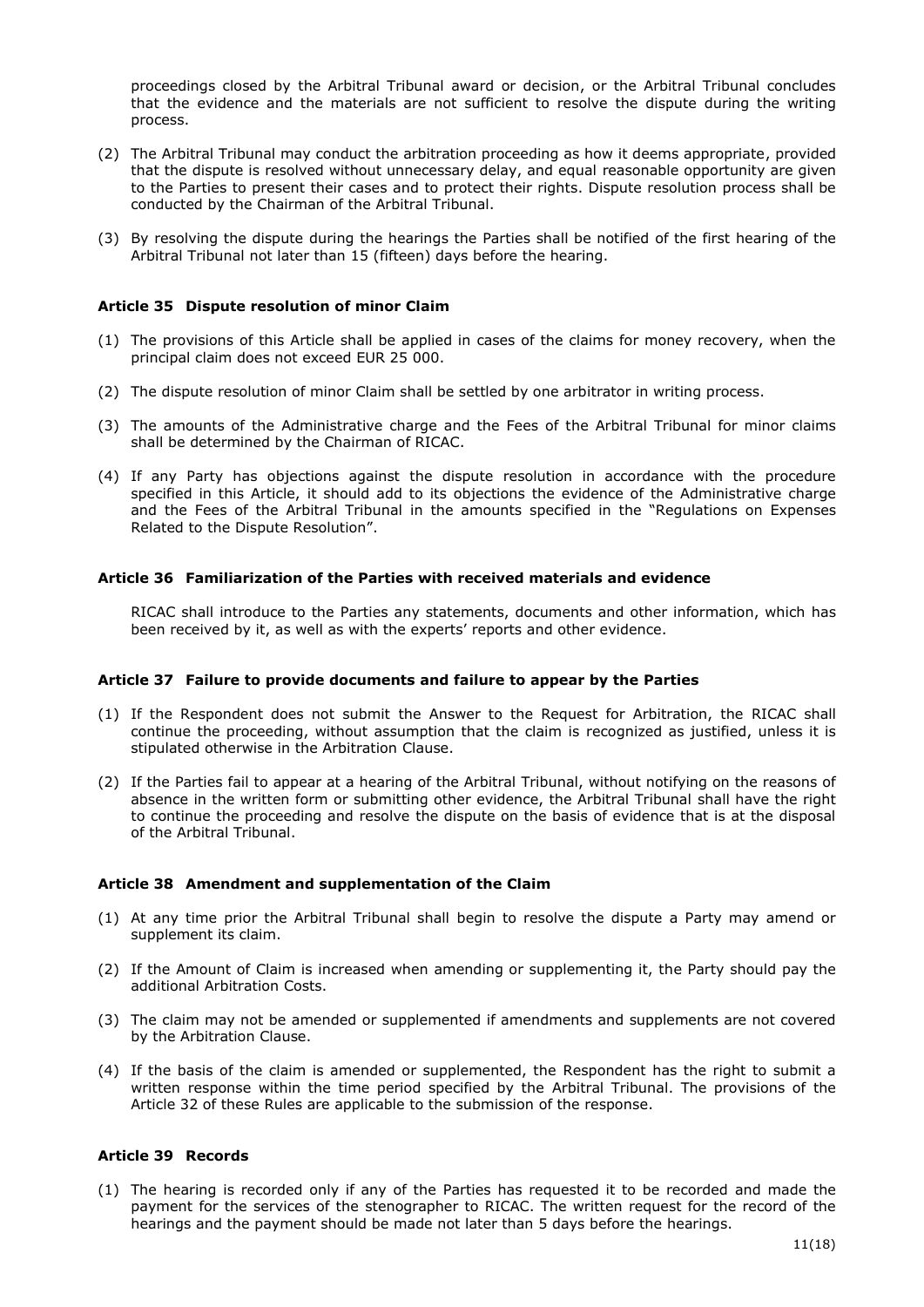- (2) The hearings shall be recorded by the stenographer chosen by RICAC. The records of hearings of the Arbitral Tribunal shall be signed by all arbitrators and the stenographer. The records of hearings of the Arbitral Tribunal should be signed within 3 (three) days following the day of hearing of the Arbitral Tribunal.
- (3) The records of hearings should contain:
	- 1) the case number;
		- 2) the place and date of hearings;
		- 3) the Parties;
		- 4) the marks of the participation of the Parties in hearings;
		- 5) the names and surnames of the arbitrators, stenographer, experts, interpreters, witnesses and other participants;
		- 6) short description of the dispute resolution;
		- 7) the claims and other significant statements of the Parties;
		- 8) the reasons for the hearing postponement or suspension of the Arbitration proceeding.
- (4) The Parties shall have the right to inspect the records and to submit written comments or objections on the records within five (5) days its signature. The justification of such objections or the record compliance of the hearings shall be decided by the Arbitral Tribunal.

### <span id="page-11-0"></span>**Article 40 Evidence**

- (1) Statements of the Parties, written evidence, physical evidence, experts' reports and other admissible evidence shall be admitted in evidence.
- (2) Evidence shall be submitted by the Parties. Each Party should prove those circumstances to which it refers when justifying its claims or objections. The Arbitral Tribunal may require the additional documents or other evidence to be submitted by the Parties.
- (3) Written evidence shall be submitted in original or by a certified copy. If the Party provides a certified copy of the document, the Arbitral Tribunal at its own discretion or at the request of the other Party may require the original document to be submitted. The original document, at the request of the person, which has provided this document, shall be returned by the Arbitral Tribunal, while keeping a certified copy.
- (4) The Arbitral Tribunal itself shall determine admissibility and relevance of the evidence.
- (5) No evidence shall have any predetermined effect as would be binding upon the Arbitral Tribunal.
- (6) The Arbitral Tribunal shall set out in the reasoned part of the award made by it as to why it has given preference to one body of evidence in comparison to another, and why it has found certain facts as proven, and others as not proven.

### <span id="page-11-1"></span>**Article 41 Experts**

- (1) The Arbitral Tribunal at the written request of the Party may appoint the experts to report to the Arbitral Tribunal. The experts shall be appointed when the special knowledge in science, technology, arts or any other field is required to determine the significant facts of the dispute.
- (2) If the Arbitral Tribunal considers the request of the Party reasonable, the Arbitral Tribunal shall appoint the experts. The experts shall be appointed only if the Party has made payment for the services of the expert in advance in due time determined by the Arbitral Tribunal. The amount of the advance payment shall be determined by the Arbitral Tribunal.
- (3) The request for examination should contain the issues of the Party, on which the expert should provide a report. The other Party shall have the right to submit to the Arbitral Tribunal the issues, on which the expert should provide a report. The issues requiring an expert report, shall be determined by the Arbitral Tribunal. The rejection of the raised issues should be motivated by the Arbitral Tribunal.
- (4) Experts shall be selected by mutual agreement of the Parties, but if the agreement has not been reached, the expert shall be appointed by the Arbitral Tribunal. Several experts may be also appointed if necessary.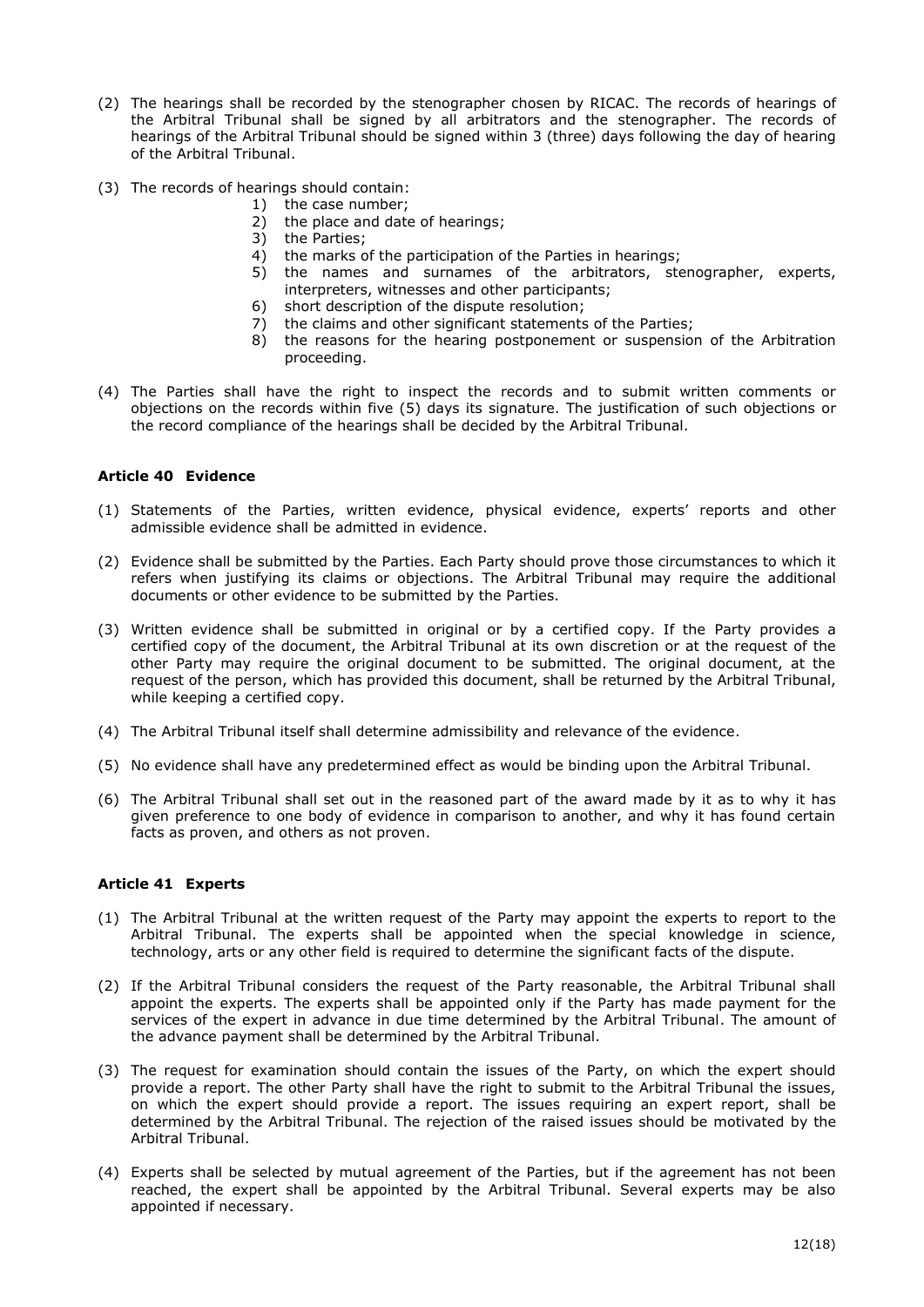- (5) If a number of experts were appointed, they shall have the right to consult each other. If the experts came to a common report, it should be signed by all experts. If the opinions of the experts are inconsistent, each expert should write a separate report.
- (6) Upon the request of the Arbitral Tribunal the Parties shall provide the expert with the necessary data and evidence.

#### <span id="page-12-0"></span>**Article 42 Challenge to Expert, Interpreter and Stenographer**

The expert, interpreter or stenographer can be challenged in accordance with in the Article 13 of these Rules. The challenge should be declared immediately after the Party became aware of the cause of the challenge. The issue of the challenge shall be resolved by the Arbitral Tribunal.

### <span id="page-12-1"></span>**Article 43 Succession of the procedural rights**

- (1) The fact that an individual who is one of the Parties has deceased or legal entity who is one of the Parties has liquidated does not terminate the Arbitration Clause, unless the Parties have agreed otherwise, and the disputed legal relationship permits legal succession. In this case the Arbitral Tribunal suspends the process before the legal successor is determined.
- (2) Assignment of claim or assumption of debt may be the cause to terminate the arbitration proceeding only if the Arbitration Clause is cancelled in accordance with the rules of law or with the agreement of the Parties.

#### <span id="page-12-2"></span>**Article 44 Rights to Objections**

- (1) If any provision of the arbitration proceeding has been violated or not observed, the Party which participates in the arbitration proceeding has the right to submit its written objection immediately to the Arbitral Tribunal and the other Party, as soon as such infringement has become known or should become known.
- (2) The justification of such objections shall be decided by the Arbitral Tribunal or the Chairman of RICAC if the Arbitral Tribunal has not been appointed.
- (3) If the Party does not submit such objections, it shall be considered that it has waived the right to raise such objections except for cases where the Party has not raised such objections due to reasons beyond its control.

### <span id="page-12-3"></span>**Article 45 Storage of Documents**

The documents of arbitration proceedings shall remain in storage in RICAC. The storage of the documents shall be executed according to the law of the Republic of Latvia.

#### <span id="page-12-4"></span>**Article 46 Decisions and Awards**

- (1) All resolutions (decisions and awards) of the Arbitral Tribunal, if it consists of more than one arbitrator, shall be made by a simple majority vote. The arbitrator shall not refuse to vote.
- (2) The Arbitral Tribunal may make a decision to postpone the hearings and other procedural issues, without adjudicating the merits of the claim.
- (3) The resolution of the Arbitral Tribunal shall become effective on the date when the resolution is made, it may not be appealed, and no protests shall be submitted regarding it.
- (4) The signatures of the arbitrators shall be confirmed by the RICAC stamp.

### <span id="page-12-5"></span>**Article 47 Peaceful Settlement**

(1) The Arbitral Tribunal shall facilitate the dispute resolution between the Parties by peaceful settlement.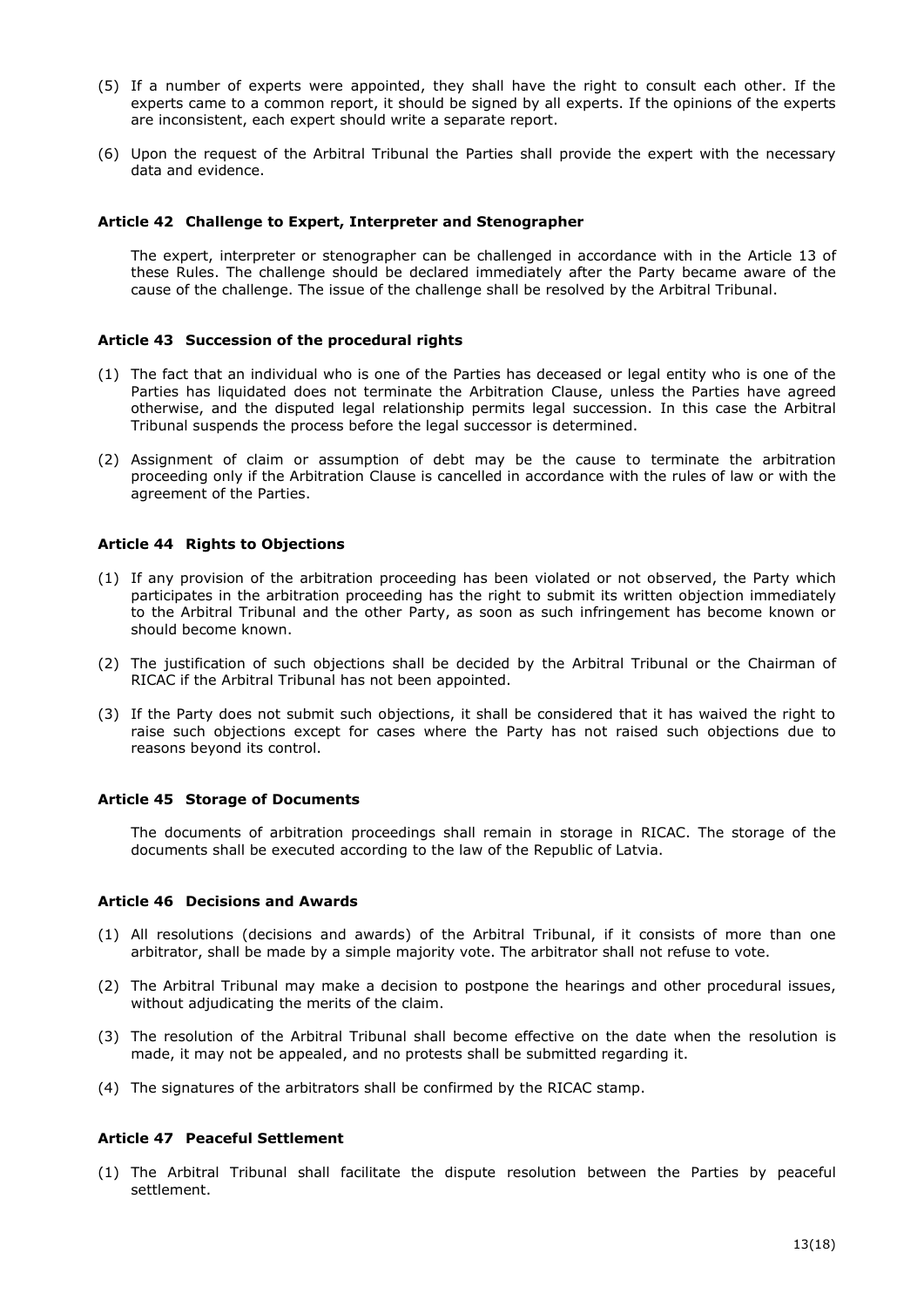- (2) The peaceful settlement shall be allowed at any stage of the arbitration proceeding, unless its terms infringe the rights of another person or interests protected by law.
- (3) At the request of the Parties the Arbitral Tribunal shall approve the peaceful settlement and terminate the arbitration proceeding.
- (4) The peaceful settlement is made in the form of the RICAC award, which includes provisions agreed by the Parties.

#### <span id="page-13-0"></span>**Article 48 Award**

- (1) The Arbitral Tribunal shall make the Award within 14 days after the dispute has been resolved.
- (2) The Award shall be made in writing and signed by all arbitrators, but, if one of the arbitrators does not sign the Award, it should be indicated the reason of absence of his signature
- (3) The Award shall contain:
	- 1) case number;
	- 2) the Arbitral Tribunal;
	- 3) the date and place of making of the Award;
	- 4) information on the Parties the name, surname, personal identity number or other personal identification data and residence address; for a legal entity the name, registration number and legal address;
	- 5) the matter in dispute;
	- 6) motivation of the Award unless the Parties have agreed otherwise;
	- 7) conclusion regarding complete or partial satisfaction of the claim or its complete or partial rejection;
	- 8) the amount to be recovered, if the Award is made regarding recovery of monetary amounts, indicating separately the principal debt and the interest, the time period for which the interest has been adjudged;
	- 9) the specific property and the value thereof, which is to be recovered in the event that the property does not exist, if the Award is made regarding recovery of property in specie;
	- 10) what actions, by whom, and within what time period are to be fulfilled, if the Award imposes a duty to fulfil certain actions, as well as the Claimant's right to fulfill these actions at the Respondent's expense and the amount to be recovered if the Respondent fails to comply with the Award;
	- 11) what part of the Award refers to each Claimant, if the Award is made for the benefit of more than one Claimant, or what part of the Award is to be fulfilled by each Respondent, if the Award is made against more than one Respondent;
	- 12) the Arbitration Costs, as well as the apportionment of Arbitration Costs between the Parties;
	- 13) the time period provided for the voluntary compliance with the Award, which is not shorter than 10 days;
	- 14) other data considered necessary by the Arbitral Tribunal.
- (4) The Award shall be sent to the Parties within three working days from the day of making thereof.

#### <span id="page-13-1"></span>**Article 49 Correction of the Award. Interpretation of the Award. Additional Award**

- (1) The Arbitral Tribunal is entitled, on its own initiative or upon request of the Party, to correct any clerical or mathematical calculation errors in the Award.
- (2) The Party may, by informing the other Party thereof, within 30 days after the date when the Award is sent, request the Arbitral Tribunal to explain the Award, without amending its contents. An explanation of the Award shall become an integral part of the Award from the moment of adoption thereof.
- (3) The party may, by informing the other Party thereof, within 30 days after the date when the Award is sent, request the Arbitral Tribunal to make an additional award, if any claim submitted before making of the Award has not been resolved in the Award. If the Arbitral Tribunal considers the request to be reasonable, it shall make an additional award.
- (4) The Arbitral Tribunal shall notify the Parties of the hearing, in which the issue regarding correction or explanation of the Award, or making of an additional award is to be decided, not later than 15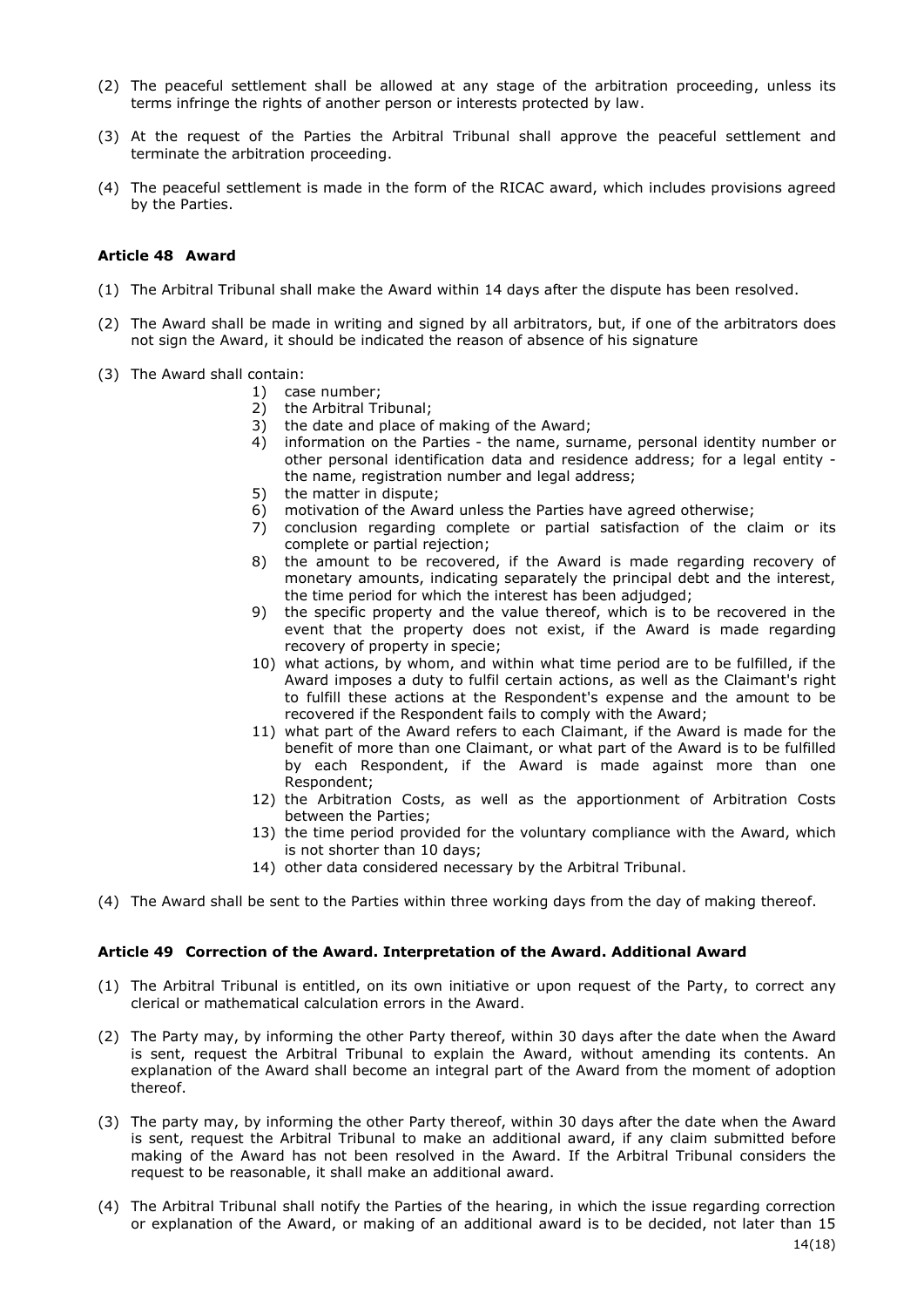days in advance. The failure of Parties to attend is not an impediment to the correction or explanation of the Award or making of an additional award.

## <span id="page-14-0"></span>**Article 50 Postponement of the Hearing**

(1) The Arbitral Tribunal may postpone the hearings:

1) if it admits that it is not possible to resolve the dispute because any of the Parties, witness, stenographer, expert or interpreter was absent;

2) at the request of the Party in order to give it an opportunity to present additional evidence;

3) on its own initiative to resolve procedural issues.

(2) The next arbitration hearing date and time shall be reported to the participants in accordance with these Rules.

### <span id="page-14-1"></span>**Article 51 Suspension of the Arbitration Proceedings**

- (1) The Arbitral Tribunal is obliged to suspend the arbitration proceeding in case of the death of an individual or if the legal entity is liquidated which are the Parties in the dispute, and if the legal relationship permits the succession of the rights.
- (2) Arbitral Tribunal may suspend the proceeding upon the request of the Party or on its own initiative, if:
	- 1) the Party is unable to participate in the dispute resolution due to disease or other valid reasons;
	- 2) the Arbitral Tribunal shall appoint the experts.
- (3) The arbitration proceeding shall be suspended:
	- 1) in cases provided by Part1 of this Article until determination of the legal successor;
	- 2) in cases provided by Part2 of this Article within the term determined by the Arbitral Tribunal.
- (4) The arbitration proceedings shall be renewed by the Arbitral Tribunal on its own initiative or on the bases of the application of the Parties.

### <span id="page-14-2"></span>**Article 52 Abandonment of the Claim without Further Consideration**

- (1) RICAC shall be obliged to abandon of the claim without further consideration, if:
	- 1) on behalf of the Claimant the Claim was signed or submitted by a person, who is not duly authorized for this;
	- 2) the Claimant failed to pay the Administrative charge and Fees of the Arbitral Tribunal within the prescribed period in accordance with the Paragraph 2, Part 2, Article 30 of these Rules;
	- 3) in cases provided by Part 3 Article 31 of these Rules.
- (2) The Chairman of RICAC shall take the decision of the abandonment of the Claim without further consideration.
- (3) If a claim is abandoned without further consideration the Claimant is entitled to resubmit the Request for Arbitration to RICAC in accordance with these Rules.

#### <span id="page-14-3"></span>**Article 53 Termination of the Arbitration Proceedings**

- (1) The Arbitral Tribunal shall terminate the Arbitration Proceedings if:
	- 1) the Claimant withdraws its claim and the Respondent does not oppose to that;
		- 2) the Arbitral Tribunal shall approve the peaceful settlement;
		- 3) the Arbitration Clause loses force in accordance with the law or agreement of the Parties;
		- 4) the dispute is not within the jurisdiction of RICAC;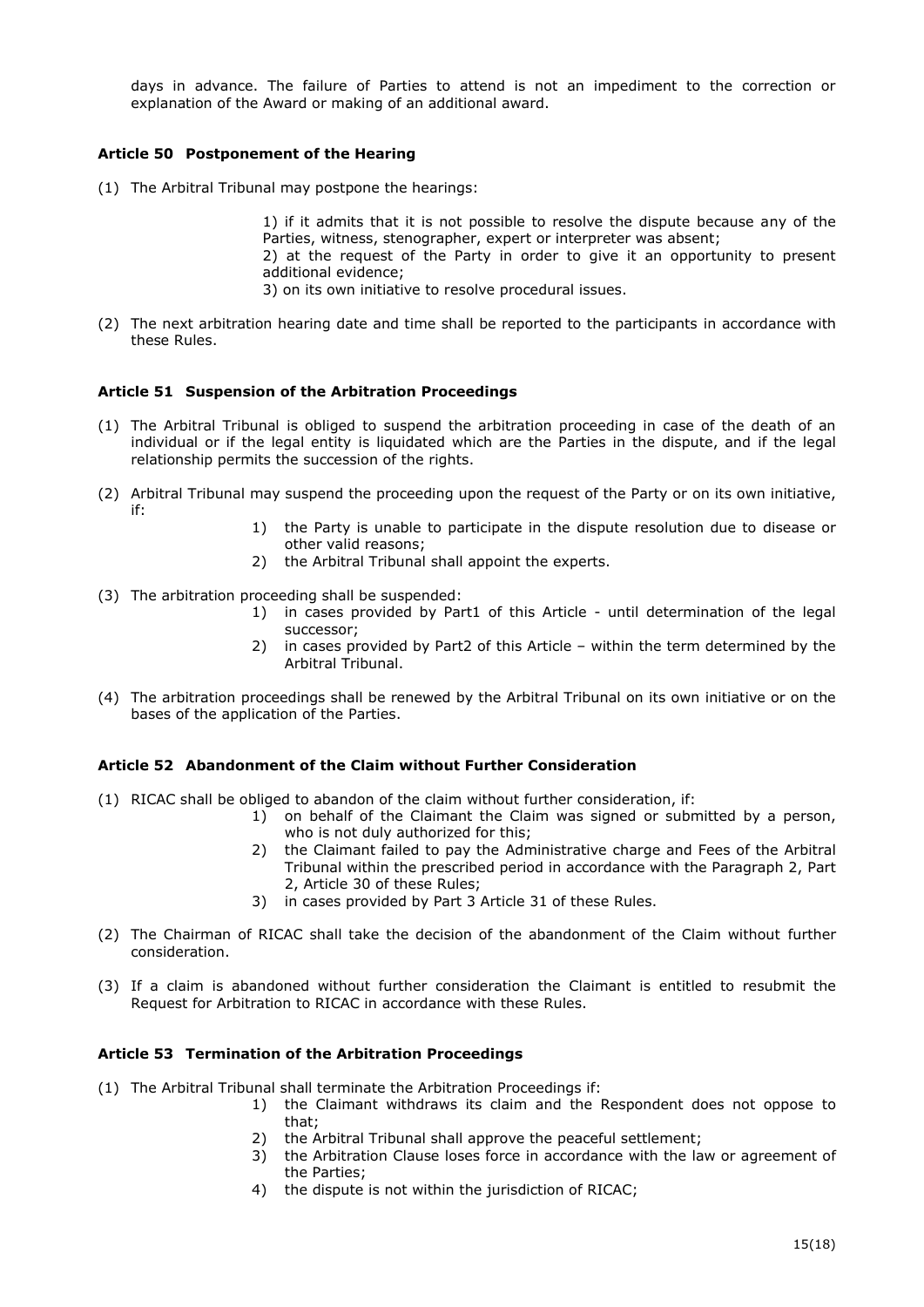- 5) the individual, who is one of the Parties, has deceased or the legal entity, which is one of the Parties, has liquidated and the legal relationship does not allow legal succession.
- (2) If the arbitration proceeding is terminated for the reasons mentioned in paragraph 1 and 2 of Part 1 of this Article, a repeated reference to the RICAC or to court with the claim against the same Respondent for the same matter in dispute and for the same claim is not admissible.
- (3) If the arbitration proceeding is terminated for the reasons mentioned in paragraph 3, 4 or 5 of Part 1 of this Article, the Parties have the right to apply to the general jurisdiction court.

### <span id="page-15-0"></span>**Article 54 Enforcement of the Award**

- (1) The Award of the Arbitral Tribunal is binding upon the Parties and shall be enforced voluntarily within the time period set forth in the Award.
- (2) If the Award of the Arbitral Tribunal is not enforced voluntary, it shall be prosecuted to the compulsory execution in accordance with the rules of law.

### VI. ARBITRATION COSTS

## <span id="page-15-2"></span><span id="page-15-1"></span>**Article 55 Arbitration Costs**

- (1) The Arbitration Costs shall include the expenses related to dispute resolution and proceeding of a case.
- (2) The expenses related to dispute resolution are the following:
	- 1) the Claim registration fee;
	- 2) the Administrative charge and Fees of the Arbitral Tribunal;
	- 3) expenses for services of the experts, interpreters and stenographer;
	- 4) travel and accommodation costs of the arbitrator;
	- 5) other possible expenses related to dispute resolution in accordance with these Rules.
- (3) The expenses related to proceeding of a case are the following:
	- 1) expenses related to the services of the representative;
	- 2) expenses related to the reception of evidence;
	- 3) expenses related to the securing of the Claim.
- (4) The stenographer, interpreter or expert shall be appointed to the arbitration only after the relevant Party has paid the payment for the services of these persons to RICAC.

# <span id="page-15-3"></span>**Article 56 Amount of the Claim**

- (1) The amount of the Claim is the following:
	- 1) the claim for recovery of money amount to be recovered;
		- 2) the claim for the reclamation of property the value of the property to be reclaimed;
		- 3) the claim for the establishment, amendment of termination of a legal relationship - the value of the subject matter of legal relationship;
		- 4) the claim for a specific action or inaction is determined on the basis of the Claimant's property interests;
		- 5) the claims, consisting of several claims all claims in total.
- (2) The amount of the Claim shall be specified by the Claimant. If the amount of the Claim is not specified, or specified incorrectly, then RICAC shall specify the amount of the Claim on its own initiative or at the request of the Respondent on the basis of the available data.

# <span id="page-15-4"></span>**Article 57 Apportionment of Arbitration Costs**

(1) The Parties may agree on the apportionment of Arbitration Costs between them. If the Parties have not agreed on this, the apportionment of Arbitration Costs shall be made in accordance with the provisions of this Article.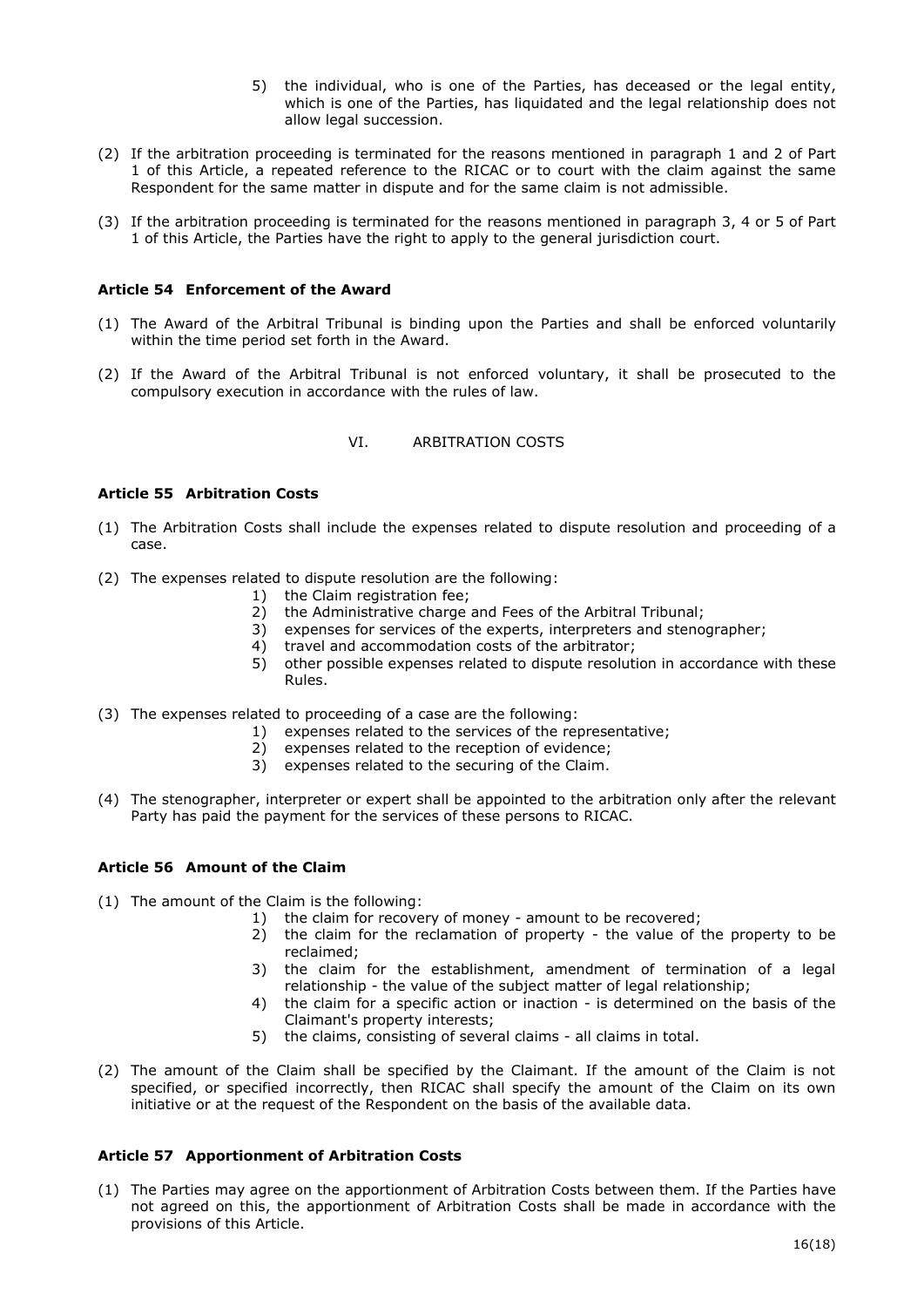- (2) The Arbitral Tribunal awards against the Party, in whose favor the Award is made, all Arbitration Costs paid by it against the other Party. If the Claim is partly satisfied, the amounts specified in this part shall be awarded to the Claimant in proportion to the amount of satisfied claims, but to the Respondent – in proportion to that part of the claims, where the claim is rejected.
- (3) If the Claimant withdraws from the Claim, it shall pay to the Respondent the paid Arbitration Costs. In this case the Arbitration Costs paid by the Claimant shall not be returned. However, if the Claimant does not affirms its claims because the Respondent has voluntarily satisfied them after the submission of Request for Arbitration, the Arbitral Tribunal shall, upon the Claimant's request, Award against the Respondent Arbitration Costs paid by the Claimant.
- (4) If the claim is left without further consideration, the Arbitral Tribunal shall, upon the Respondent's request, award against the Claimant the Arbitration Costs paid by the Respondent.
- (5) The expenses related to proceeding of a case shall be paid in the following amounts:
	- 1) expenses related to the services of the representative in their actual amount, but not exceeding the ten percent of the satisfied part of the Claims, and not exceeding ten percent of rejected part of the Respondent's claims;
	- 2) expenses related to the reception of evidence and expenses related to the securing of the Claim – in the actual amount of expenses.
		- VII. GENERAL RULES

### <span id="page-16-1"></span><span id="page-16-0"></span>**Article 58 Exclusion of Liability**

RICAC, the Arbitral Tribunal and any of the arbitrators shall not be liable to disputing Parties for any act or omission regarding the dispute resolution if this act or omission is not connected with intent or gross negligence.

#### <span id="page-16-2"></span>**Article 59 Validity of the Rules**

Unless the Parties have agreed otherwise, the version of RICAC Rules valid at the moment of the commencement of arbitration proceedings shall be applied when resolving the dispute.